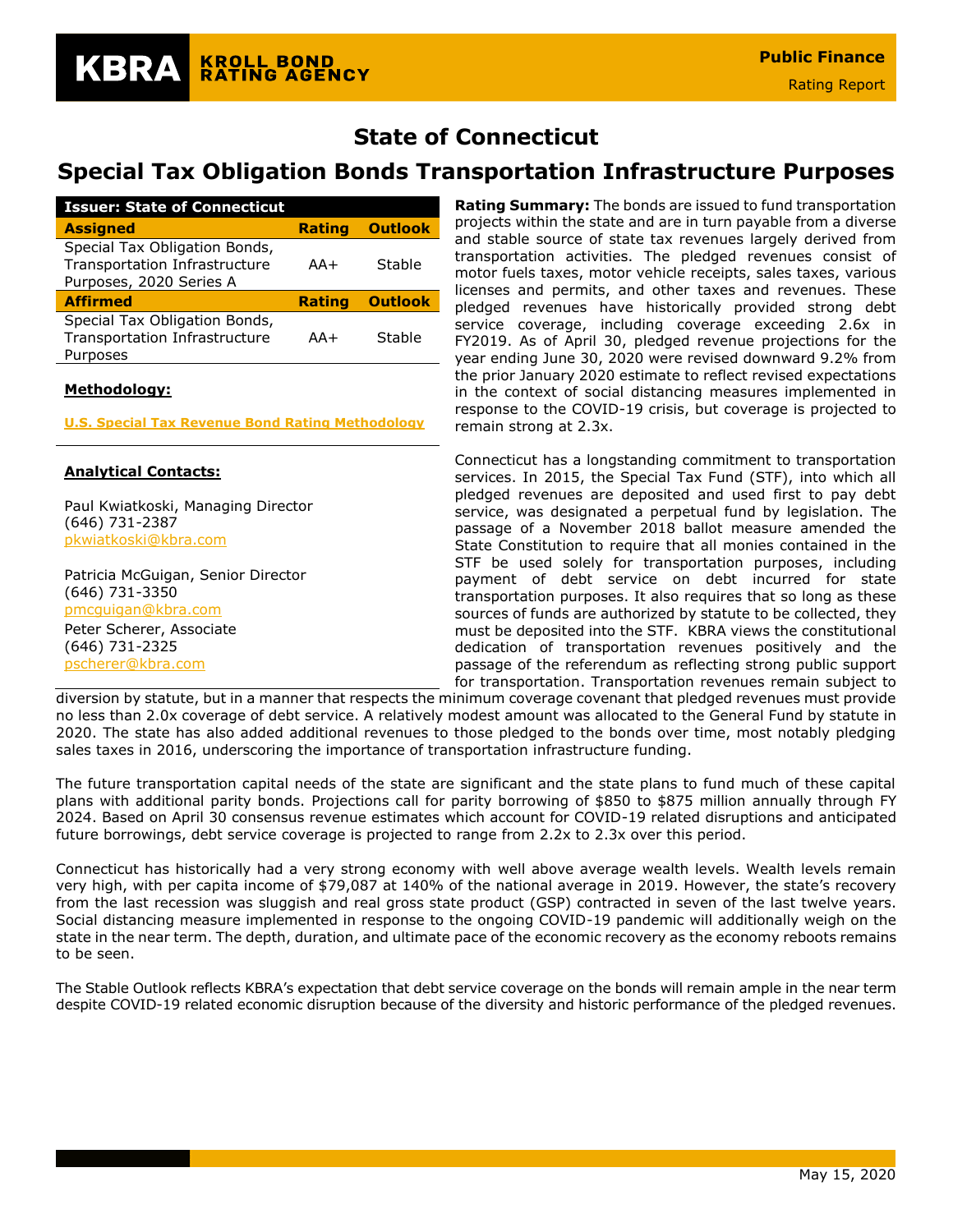# **KROLL BOND<br>RATING AGENCY**

#### **Key Credit Considerations**

KBRA continues to monitor the direct and indirect impacts of the COVID 19 virus on the U.S. Special Tax Revenue Bond sector. Please refer to ongoing research on the topic **[here](https://www.krollbondratings.com/search/publications?page=1&publicationType=Research%20Report&q=covid-19§ors=Public%20Finance)** for more information.

The rating was assigned because of the following key credit considerations:

Credit Positives

- Stable source of revenues provides good coverage of debt service.
- The state's commitment to transportation capital funding is strong and is buttressed by the public support for transportation purposes reflected in the passage of the November 2018 referendum.
- Legal protections are favorable including the covenant to maintain at least 2.0x annual debt service coverage.

Credit Challenges

- The State's rate of economic recovery has been significantly slower than that of the U.S. and New England region over the last several years.
- The level of unfunded pension liabilities remains high.

**Rating Sensitivities**

- More rapid growth in the State's economy.  $+$
- An economic downturn that leads to declining coverage levels and budgetary pressure on the State.

#### **ESG Considerations**

When relevant to credit, ESG factors are incorporated into the credit analysis in the same manner as all other creditrelevant factors. Among the ESG factors that have impact on this rating analysis are:

• Discussion in RD 3: Economic Base and Demographics reflects Social Factors. KBRA has examined the following areas for this credit: trends in population, education, income, poverty levels, employment, unemployment and GSP as well as the potential impacts of the COVID-19 pandemic on the State's economic outlook.

More information on ESG Considerations for the Public Finance sector can be found **[here](https://documents.krollbondratings.com/report/26137/public-finance-environmental-social-and-governance-esg-considerations-by-sector)**.

| <b>Highlights</b><br>(dollars millions) (FYE June 30)                    |    |           |    |                        |  |  |  |  |
|--------------------------------------------------------------------------|----|-----------|----|------------------------|--|--|--|--|
|                                                                          |    | 2019      |    | 2020 Est. <sup>1</sup> |  |  |  |  |
| <b>Pledged Revenues and Coverage</b>                                     |    |           |    |                        |  |  |  |  |
| Motor Fuels Tax                                                          | \$ | 510       | \$ | 483                    |  |  |  |  |
| Oil Companies Tax                                                        |    | 313       |    | 246                    |  |  |  |  |
| Licenses, Permits, Fees                                                  |    | 150       |    | 143                    |  |  |  |  |
| Sales Tax - DMV                                                          |    | 87        |    | 84                     |  |  |  |  |
| General Retail Sales and Use Tax                                         |    | 371       |    | 387                    |  |  |  |  |
| Motor Vehicle Receipts                                                   |    | 250       |    | 260                    |  |  |  |  |
| Other, Net                                                               |    | 7         |    | (37)                   |  |  |  |  |
| Total                                                                    |    | 1,688     |    | 1,566                  |  |  |  |  |
| Debt Service                                                             |    | 642       |    | 687                    |  |  |  |  |
| <b>Debt Service Coverage Ratio</b>                                       |    | 2.63x     |    | 2.28x                  |  |  |  |  |
| <b>Economic Data</b>                                                     |    |           |    |                        |  |  |  |  |
| Per Capita Personal Income (2019) (in dollars)                           |    | \$79,087  |    |                        |  |  |  |  |
| as a $%$ of U.S.                                                         |    | 140%      |    |                        |  |  |  |  |
|                                                                          |    |           |    |                        |  |  |  |  |
| Population (2019)                                                        |    | 3,565,287 |    |                        |  |  |  |  |
| Growth 2010 to 2019                                                      |    | $-0.4%$   |    |                        |  |  |  |  |
| Real GSP, % Chg. 2010 to 2019                                            |    |           |    |                        |  |  |  |  |
| Connecticut                                                              |    | 0.5%      |    |                        |  |  |  |  |
| New England                                                              |    | 13.5%     |    |                        |  |  |  |  |
| U.S.                                                                     |    | 22.3%     |    |                        |  |  |  |  |
| (1) Estimated FY 2020 revenues based on OPM Letter dated April 30, 2020. |    |           |    |                        |  |  |  |  |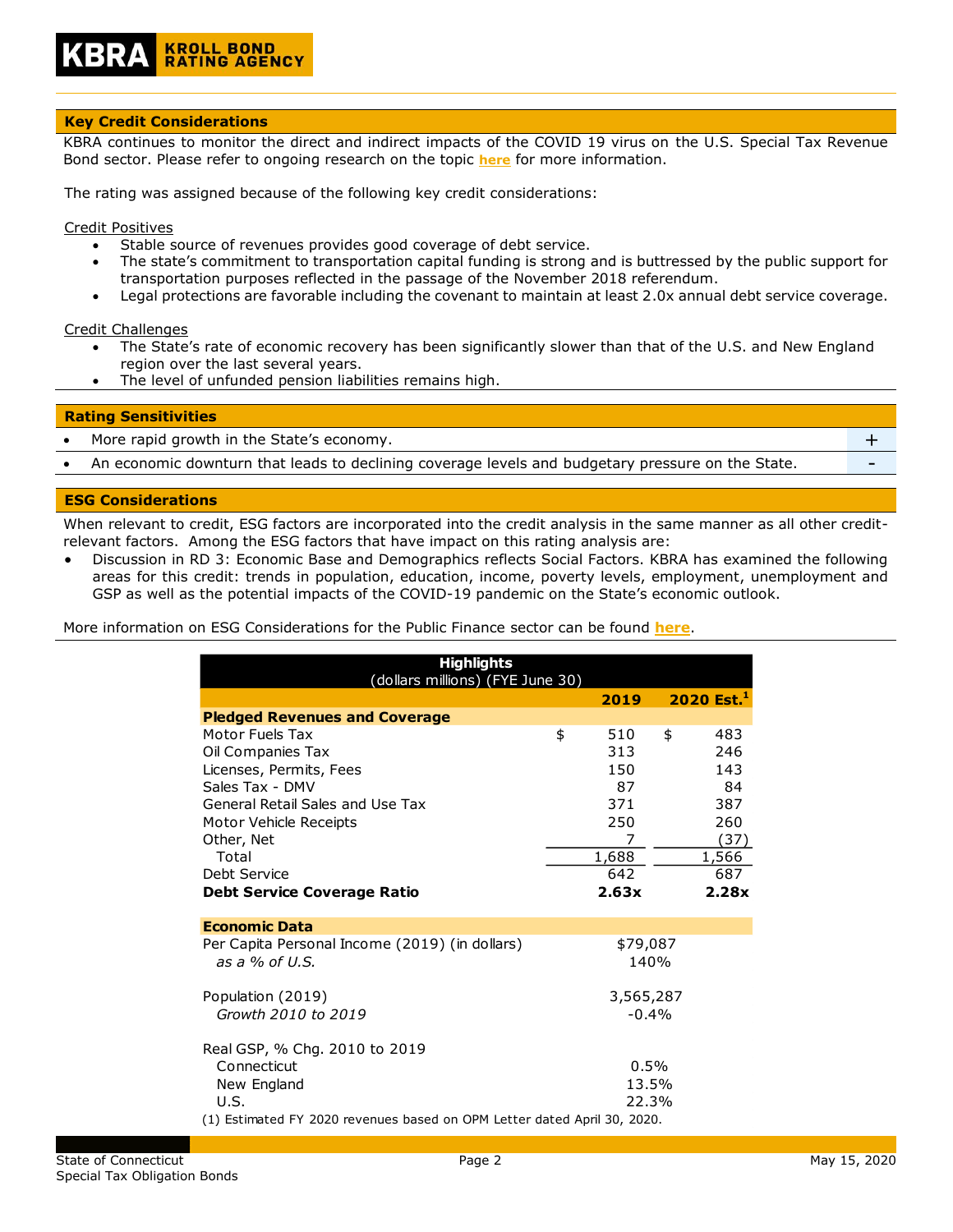| <b>Rating Determinants (RD)</b>   |       |
|-----------------------------------|-------|
| 1. Legal Framework                | AAA   |
| 2. Nature of Special Tax Revenues | AAA   |
| 3. Economic Base and Demographics | $AA-$ |
| 4. Revenue Analysis               | A+    |
| 5. Coverage and Bond Structure    | $AA+$ |

# **RD 1: Legal Framework**

KBRA views the legal and statutory framework underlying the issuance of the State's Special Tax Obligations as providing strong bondholder protection.

In 2015, the General Assembly passed legislation that established the Special Tax Fund (STF) as a perpetual fund and stated that, once funds are deposited in the STF, these funds can only be used for transportation purposes. The passage of a November 2018 ballot measure amended the State Constitution to establish the STF as a permanent fund of the State.

# **State Coverage Covenant**

Under the Senior Indenture, the State covenants to provide pledged revenues in each fiscal year, computed as of the end of the fiscal year, in an amount equal to at least 2.0x the aggregate debt service on all Senior Bonds. KBRA considers the existence of the State covenant as positive and views the required 2.0x coverage level as strong. In the event that debt service coverage does not meet the 2.0x requirement, the State must pass legislation within a year to satisfy this coverage requirement.

#### **Debt Service Reserve Fund**

The bonds are secured by debt service reserve funds which are cash funded in an amount equal to combined MADS. Under both the Indenture, upon issuance of additional bonds, the debt service reserve funds must be funded to combined MADS.

#### **Flow of Funds**

All pledged revenues collected by the State are identified and credited to the STF held by the State on a daily, monthly or quarterly basis, depending on the source. Pledged revenues will be transferred monthly, as follows:

First, to the debt service accounts in an amount equal to 1/12th of the principal and interest requirement on the Senior Bonds and Senior Notes in the next year.

Second, to the debt service reserve account under the Senior Indenture to maintain the fund requirement of maximum annual debt service.

Third, to the debt service accounts under the Second Lien Indenture in an amount equal to the principal and interest requirement on the Second Lien bonds in the next year. The State may also issue Second Lien Notes.

Fourth, to the debt service reserve account under the Second Lien Indenture to maintain the fund requirement of combined maximum annual debt service reflecting both the Senior and Second Lien Bonds.

Fifth, after all deposits have been made under the Senior and Second Lien indenture, pledged revenues are used, subject to annual appropriation by the General Assembly, for payment of debt service on State general obligation bonds issued for transportation purposes and to the payment of State budget appropriations for the State Department of Transportation and the DMV. Funds may not be used for the general purposes of the State, only transportation purposes.

The State redeemed the last outstanding Second Lien obligations on April 7, 2020.

#### **Additional Bonds Test**

Additional Bonds may be issued under the Senior Lien Indenture if pledged revenues paid into the STF for any period of 12 consecutive months out of the last 18 months, adjusted for enacted changes in taxes and fees and certified in a certificate issued by the OPM is equal to 2.0x combined debt service requirements on outstanding and proposed Senior and Second Lien Bonds and interest requirements on Senior Notes for the current and each succeeding fiscal year, which KBRA views as a conservative test.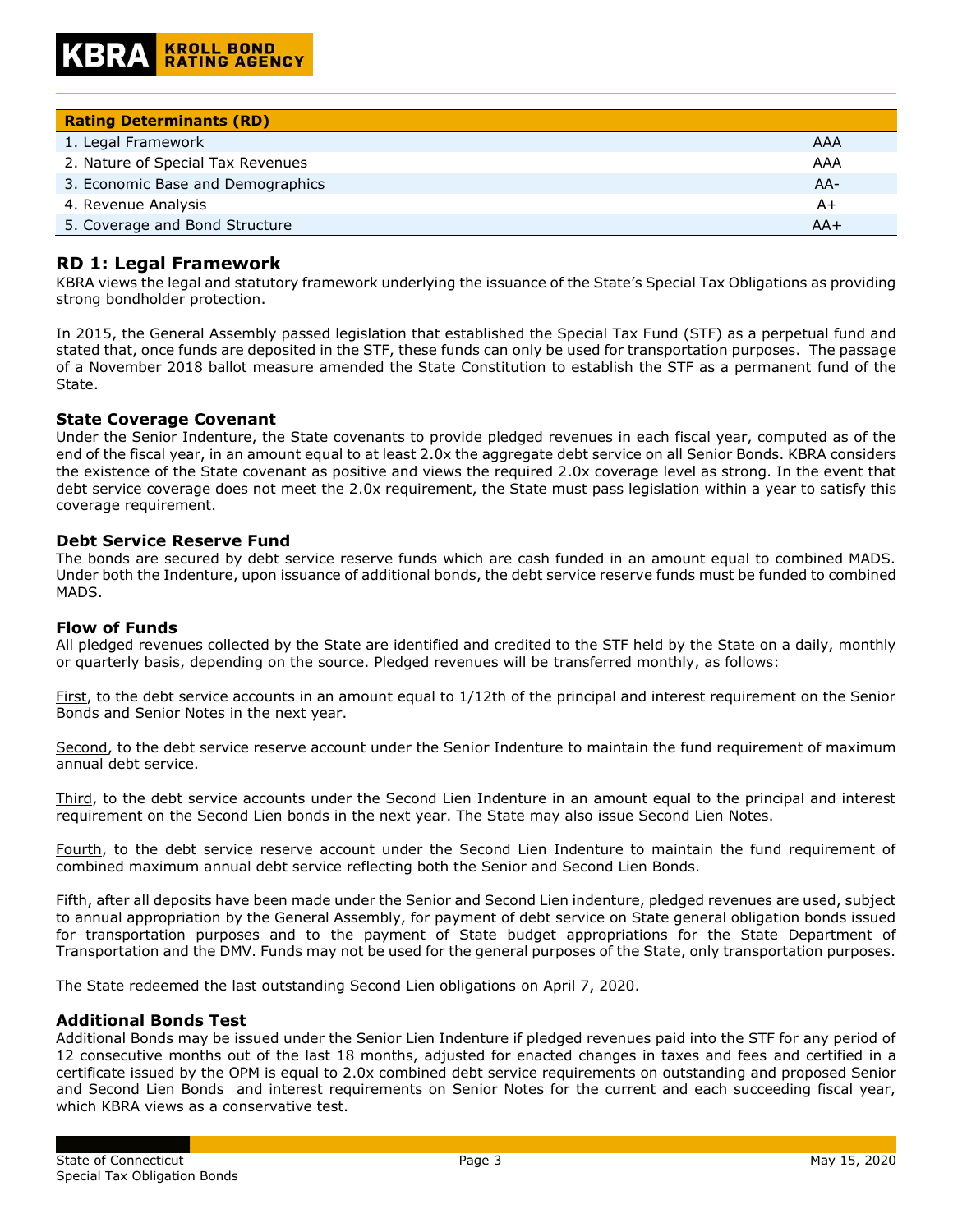

# **Bankruptcy Assessment**

Under Chapter 9 of the U.S. Bankruptcy Code, state governments are not permitted to petition courts for protection from creditors, including holders of their general obligation debt.

# **RD 2: Nature of Special Tax Revenues**

KBRA views the pledged special taxes as providing a diverse, broad based source of payment for the bonds. The pledged revenues include a number of taxes and fees on transportation activity across the State: taxes on gasoline and diesel, a tax on gross receipts of oil companies and a diversity of fees and charges related to motor vehicles. In addition, pledged revenues include a portion of the State sales tax which is levied on a broad retail sales base. The pledged revenues are derived from activities and sales which KBRA views as essential goods and services.

# **RD 3: Economic Base and Demographics**

The State's economic base is highly developed but has experienced slow growth in recent years. Per capita personal income ranks first among the 50 States and high levels of educational attainment and low levels of poverty position the State well relative to peers in several areas. Population growth, however, has been flat since 2010 as the New England region and U.S. have grown more rapidly at 2.6% and 6.1%, respectively. Per capita personal income levels have also grown slowly in recent years and real gross state product (GSP) through 2019 has been nearly flat since 2010.

The State however continues to benefit from a diverse and highly productive economic base. In 2019, 14 "Fortune 500" companies were headquartered in Connecticut, including United Technologies Corporation (UTC), Cigna, Charter Communications, Hartford Financial Services and Stanley Black & Decker. The defense industry is an important component of the State's economy and has demonstrated renewed strength since 2002, a trend that is expected to continue. Major defense companies include UTC and its Pratt and Whitney Aircraft Division, Sikorsky Aircraft (a division of Lockheed Martin), and General Dynamics Corporation's Electric Boat Division.

UTC, historically headquartered in Hartford, CT completed a merger with Raytheon Company in April 2020 to form Raytheon Technologies. The consolidated entity is headquartered in Waltham, MA but Governor Lamont has stated that nearly all of UTC's 19,000 employees will remain in Connecticut, with approximately 100 moving to the new headquarters.

#### **Population**

Total population has dropped slightly over the last five years, lagging the positive growth of the region and U.S.



*Source: U.S. Census Bureau*

# **Educational Attainment, Poverty, and Age Groups**

The level of educational attainment in Connecticut and the New England region is high relative to the U.S. Poverty in the State is well below the U.S. average. Connecticut's proportion of working age individuals is higher than the U.S.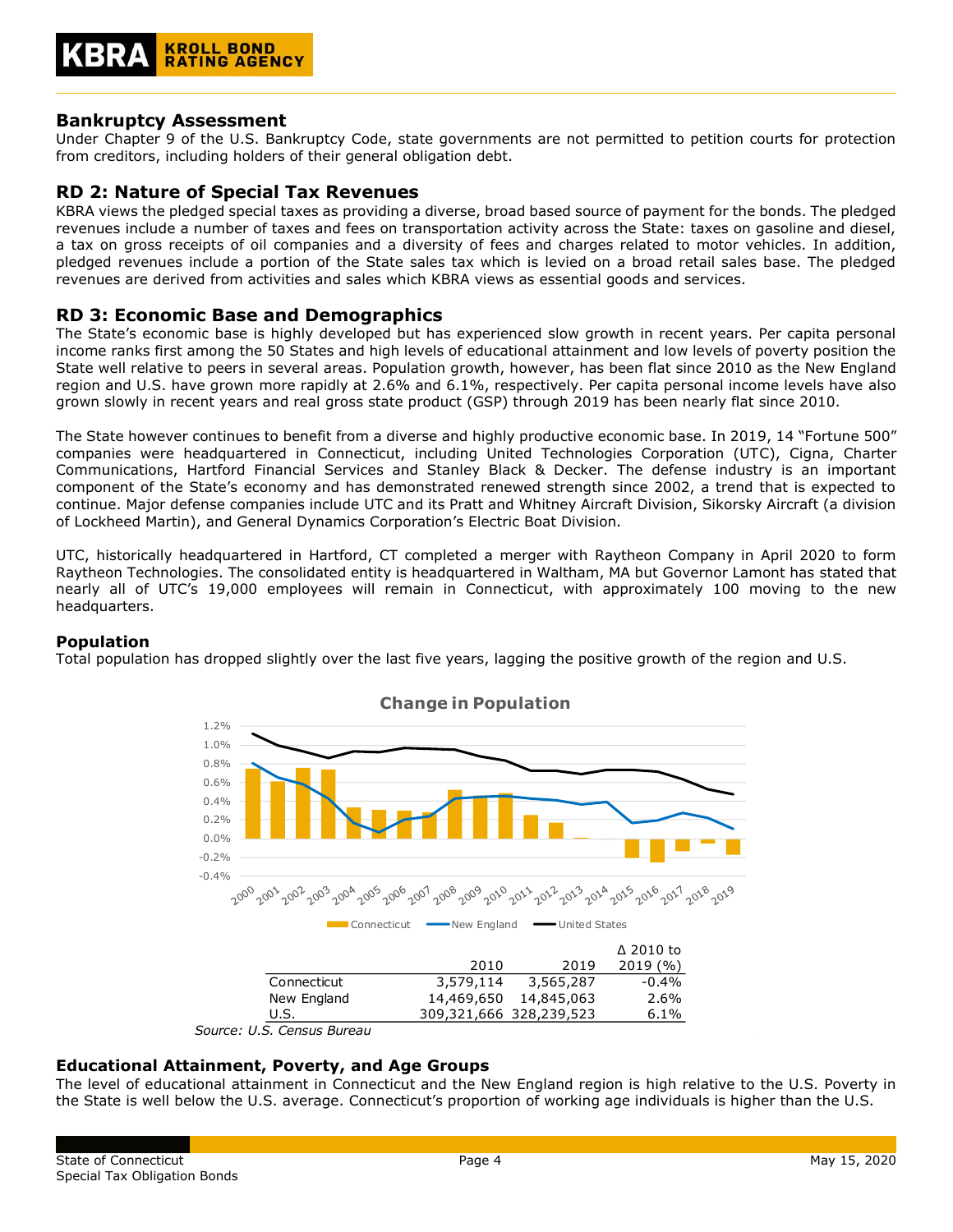

# **Per Capita Personal Income**

Per capita personal income at \$79,087 in 2019 is the highest in the country reflecting the concentration of the State's economy in high value-added industries. Per capita personal income growth however has lagged since 2010.

**FIGURE 4**



*Source: Bureau of Economic Analysis*

# **Real Gross State Product**

Connecticut's real (inflation adjusted) GSP experienced a more pronounced decline and weaker recovery following the Great Recession than the region and U.S. overall, contracting in seven of the last twelve years. In KBRA's view, the decline reflects poor performance in the State's pharmaceuticals and financial activities sectors, both of which were outsized contributors to growth in the decade preceding the Great Recession. The financial activities sector has declined from 31.0% of GSP in 2009 to 27.7% in 2019. Pharmaceutical sector activity has additionally declined due to the reduction of activity in the State by Pfizer, Bayer, and Bristol Myers Squibb. This drag is evidenced by the decline in chemical manufacturing as a share of total GSP from 7.5% in 2006 to  $1.7\%$  in 2017.<sup>1</sup>

<sup>&</sup>lt;sup>1</sup> Most recent GSP data for chemical manufacturing sector is 2017.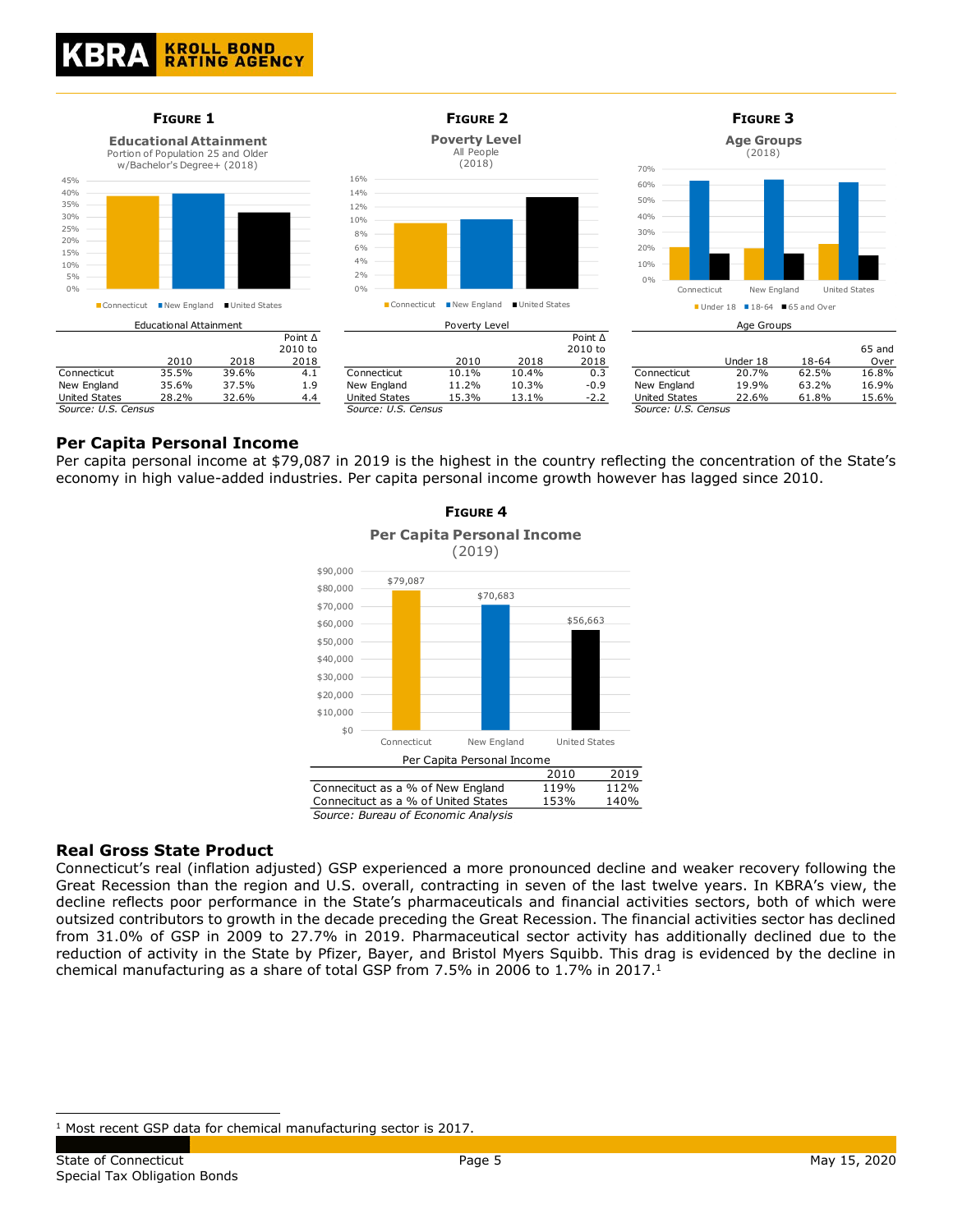

*Source: U.S. Bureau of Econocmic Analysis*

# **Employment**

Unemployment has tracked closely with the U.S. over the last decade but trailed the performance of the region. The State unemployment rate was 3.9% as of March 2020, which was somewhat higher than the New England region (3.6%) but lower than the U.S. (4.5%).



Preliminary March 2020 employment increased 0.9% year over year despite the phase in of social distancing measures implemented mid-month in response to the COVID-19. KBRA anticipates that employment data for Connecticut in coming months will show deterioration. Initial weekly unemployment claims in Connecticut ranged from 3,000 to 8,000 in 2020 through March 14<sup>th</sup> but have subsequently average near 44,000 in each of the last six weeks through Aril 25<sup>th</sup>.

While the duration and severity of COVID-related headwinds remains to be seen, a pronounced recessionary environment appears increasingly likely in the near term both in Connecticut and nationally.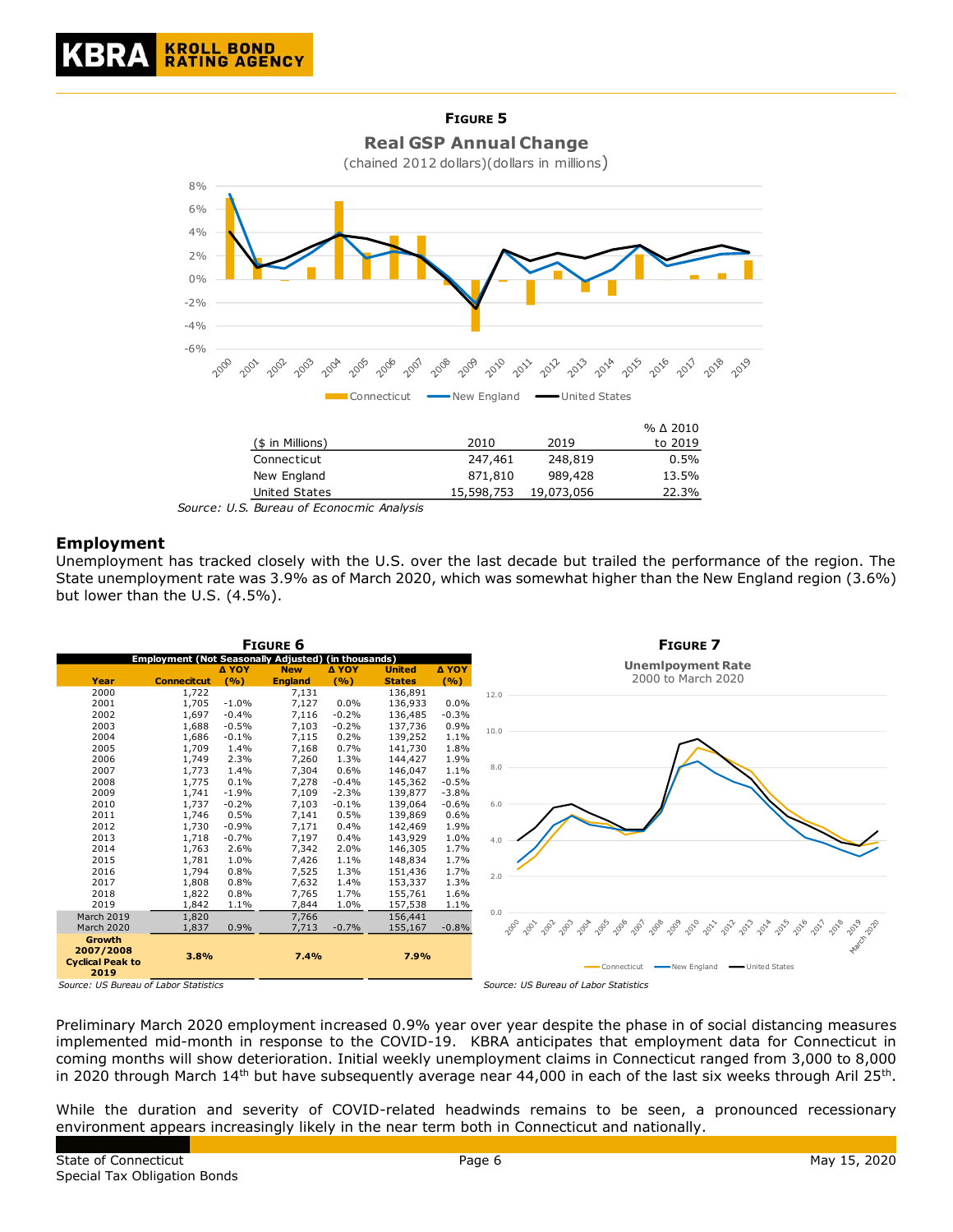# **KROLL BOND<br>RATING AGENCY**

# **RD 4: Revenue Analysis**

On an overall basis, historical pledged revenues have shown limited sensitivity to economic conditions, except for the oil companies tax which is sensitive to wholesale gasoline prices. The unprecedented nature of the COVID-19 pandemic is projected to lead to reduced pledged revenue, although coverage is projected to remain strong. The State's coverage covenant to maintain 2.0x annual debt service coverage from pledged revenues is a key mitigating credit feature.

Fuel related taxes account for approximately 49% of FY 2019 revenues, these taxes include:

- **motor fuel tax** (a per gallon gasoline tax and a diesel tax with a fuel-price dependent component) and
- oil companies tax, which is highly sensitive to oil prices.

The next largest pledged revenue source is sales taxes followed by motor vehicle receipts (largely registration fees).

CT ranks at the high end of the range for fuel tax rates among northeast states. CT's gasoline motor fuel taxes ranks  $11<sup>th</sup>$  highest among the States as of January 2020.<sup>2</sup>

# **Trends in Revenues**

The April 30, 2020 Office of Policy and Management estimate of FY 2020 (YE 6/30/20) Transportation Fund revenues are estimated at 10.5% below budget, reflecting the economic contraction resulting from the coronavirus (COVID-19) pandemic which is reducing motor fuel consumption and depressing fuel prices. With the exception of licenses, permits and fees, all major revenue sources are underperforming budget. The largest decline is in the oil companies tax, which is sensitive to fluctuations in both consumption and price.

The Transportation Fund had revenue of \$1,688 million in FY 2019 (see table below), which exceeded the budget by \$68 million. The strongest performing tax category was the Oil Companies tax, as higher than anticipated oil prices resulted in collections \$33 million above target.

The state began allocating sales taxes to the STF in 2016, with 0.3% of the statewide tax of 6.35% deposited in the STF. The allocation was increased to 0.4% in 2017 and 0.5% in 2018. Beginning in 2019, 8% of the sales taxes collected on the sales of new cars was allocated to the STF, with a phased increase in the dedication to 100% of new car sales tax by 2023. The increased allocations of sales taxes have driven the growth in STF revenues in recent years and is the main driver for projected growth in sales tax revenue. General Fund budgetary pressures have impacted the allocation, and further pressure on diverting sales tax funds is possible.







Source: State of Connecticut State Comptroller Statutory Basis (GAAP Based Budgeting) Annual Report for FY 2019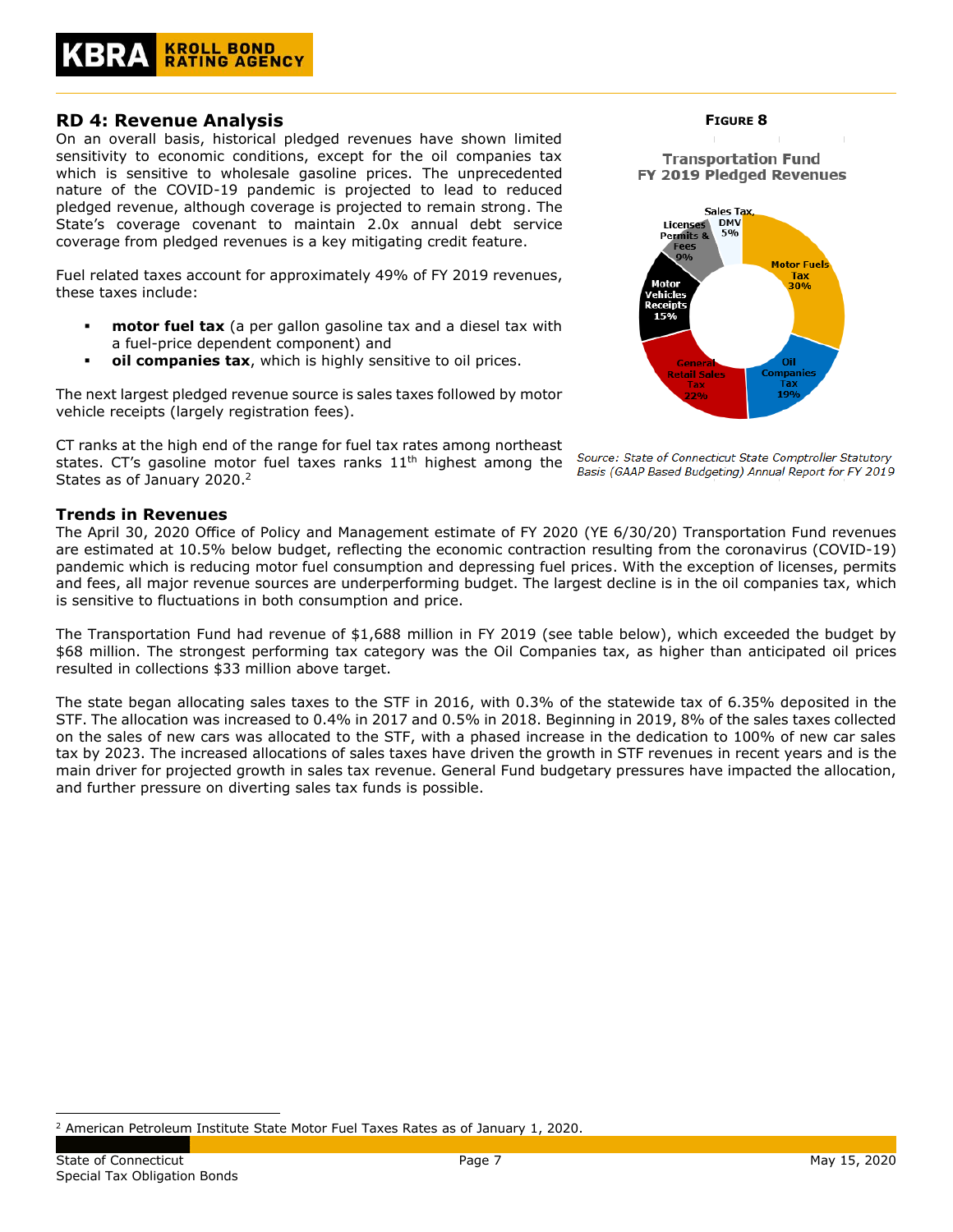|                                                                                             |                |          |         | <b>FIGURE 9</b> |         |                        |                          |          |         |                |
|---------------------------------------------------------------------------------------------|----------------|----------|---------|-----------------|---------|------------------------|--------------------------|----------|---------|----------------|
| Actual, Estimated, and Projected Debt Service Coverage<br>FYE June 30 (dollars in millions) |                |          |         |                 |         |                        |                          |          |         |                |
|                                                                                             |                |          | Actual  |                 |         | <b>Biennial Budget</b> |                          |          |         |                |
|                                                                                             | 2015           | 2016     | 2017    | 2018            | 2019    | 2020                   | 2021                     | 2022     | 2023    | 2024           |
| Motor Fuels Tax                                                                             | 517            | 518      | 499     | 500             | 510     | 483                    | 492                      | 477      | 496     | 503            |
| % change                                                                                    | 1.7%           | 0.3%     | $-3.8%$ | 0.3%            | $2.0\%$ | $-5.3%$                | 2.0%                     | $-3.0%$  | $4.0\%$ | 1.4%           |
| Oil Companies Tax <sup>1</sup>                                                              | 338            | 250      | 238     | 313             | 313     | 246                    | 215                      | 267      | 305     | 324            |
| % change                                                                                    | $-11.2%$       | $-26.0%$ | $-4.6%$ | 31.1%           | 0.2%    | $-21.6%$               | $-12.6%$                 | 24.5%    | 14.1%   | 6.4%           |
| Sales Tax <sup>2</sup>                                                                      | ٠              | 109      | 188     | 327             | 371     | 387                    | 396                      | 583      | 679     | 693            |
| % change                                                                                    |                |          | 72.8%   | 73.8%           | 13.2%   | 4.5%                   | 2.2%                     | 47.3%    | 16.5%   | 2.0%           |
| Motor Vehicles Receipts                                                                     | 250            | 252      | 243     | 253             | 250     | 260                    | 326                      | 264      | 266     | 274            |
| % change                                                                                    | 5.7%           | 0.8%     | $-3.4%$ | 4.2%            | $-1.1%$ | 3.9%                   | 25.3%                    | $-19.1%$ | 0.8%    | 3.3%           |
| Licenses, Permits & Fees                                                                    | 145            | 144      | 144     | 142             | 150     | 143                    | 147                      | 148      | 148     | 149            |
| % change                                                                                    | $5.1\%$        | $-1.0%$  | 0.1%    | $-1.5%$         | 5.8%    | $-4.7%$                | 2.5%                     | 0.7%     | 0.4%    | 0.4%           |
| Sales Tax - DMV                                                                             | 84             | 87       | 85      | 86              | 87      | 84                     | 80                       | 87       | 88      | 89             |
| Federal Payments                                                                            | 12             | 12       | 12      | 12              | 12      | 12                     | 12                       | 11       | 10      | $\overline{9}$ |
| Interest Income                                                                             | $\overline{7}$ | 8        | 9       | 18              | 37      | 22                     | 6                        | 10       | 11      | 13             |
| Transfers                                                                                   | 35             | (7)      | (7)     | (6)             | (6)     | (36)                   | 25                       | (6)      | (6)     | (6)            |
| To Transportation Strategy Board                                                            | (15)           |          |         |                 |         |                        | $\overline{\phantom{0}}$ |          |         |                |
| Total                                                                                       | 1,372          | 1,374    | 1,412   | 1,645           | 1,725   | 1,601                  | 1,697                    | 1,840    | 1,998   | 2,048          |
| Refunds                                                                                     | (11)           | (21)     | (17)    | (15)            | (37)    | (35)                   | (20)                     | (21)     | (21)    | (22)           |
| <b>Total Net Revenues</b>                                                                   | 1,361          | 1,353    | 1,395   | 1,630           | 1,688   | 1,566                  | 1,677                    | 1,819    | 1,976   | 2,026          |
| % change                                                                                    | 8.4%           | $-0.6%$  | 3.1%    | 16.9%           | 3.6%    | $-7.2%$                | 7.1%                     | 8.5%     | 8.6%    | 2.5%           |
| Debt Service <sup>3</sup>                                                                   | 460            | 493      | 543     | 575             | 642     | 687                    | 768                      | 806      | 855     | 903            |
| <b>Debt Service Coverage</b>                                                                | 2.96x          | 2.74x    | 2.57x   | 2.83x           | 2.63x   | 2.28x                  | 2.18x                    | 2.26x    | 2.31x   | 2.24x          |

*Source: Actuals from Comptroller's Annual Reports; FY 2020 Biennial Budget Figures from OPM letter of April 30, 2020, which reviesed the letter of April 20, 2020 for the period ending June 30, 2020; FY 2021 through FY 2024 Figures taken from April 30, 2020 Concensus Revenue Estimate.*  $1$ All oil companies tax collections deposited to STF beginning FY2016.

<sup>2</sup>Reallocation of sales tax began in FY2016, at an increasing rate, with phase in of new car sales tax beginning at 8% in FY 19, 33% in FY 20, 56% in FY 21, 75% in FY22, and 100% in FY23.

 $^3$ Includes existing debt sergice requirements plus and anticipated debt service on projected annual issuance ranging from \$850 million to \$875 each year from FY 2020 to FY 2024.

Revised revenue estimates reflecting the new reality of the COVID-19 crisis were released in an OPM letter dated April 30, 2020. The forecast revised downward the net pledged revenue estimate for the year ending June 30, 2020 by 9.5% relative to the January 15, 2020 forecast.

#### **Motor Fuels Tax**

The Motor Fuels Tax revenue consists of three taxes: the gasoline tax, the special fuels tax (includes diesel), and the motor carrier road tax. The gasoline tax is the dominant source of the motor fuel tax. The tax is levied on gallons sold, has limited fuel price exposure and thus does not experience extreme volatility from fuel price swings. Annual revenue growth since 2008 has averaged about 1%, reflecting constrained consumption growth from both sluggish economic growth and the increasing efficiency of motor vehicles.

The gasoline tax rate is currently 25 cents/gallon and has been unchanged for over ten years. The diesel tax rate is set at a base rate of 29 cents per gallon plus a factor equal to the average wholesale price times the Oil Companies Tax rate. (The wholesale rate is as reported by the Oil Price Information Service weekly, from April 1 to March 31, for period prior to the rate effective date of July 1.) The CT's Motor Fuels Tax is paid by distributors monthly to the STF, helping to provide a smooth cashflow for the STF.

The April 30, 2020 OPM letter lowered projections for motor fuels tax collections for FY 2020 by 6.0% to \$483 million relative to the prior January 15 projection. The decline reflects sensitivity to fuel consumption but not directly to fuel prices.

| <b>FIGURE 10</b>           |                                           |         |  |  |  |  |  |  |
|----------------------------|-------------------------------------------|---------|--|--|--|--|--|--|
| <b>Motor Fuel Tax Rate</b> |                                           |         |  |  |  |  |  |  |
| Per Gallon (FYE June 30)   |                                           |         |  |  |  |  |  |  |
| FY                         | Gasoline                                  | Diesel  |  |  |  |  |  |  |
| 2005                       | \$0.250                                   | \$0.260 |  |  |  |  |  |  |
| 2006                       | \$0.250                                   | \$0.260 |  |  |  |  |  |  |
| 2007                       | \$0.250                                   | \$0.260 |  |  |  |  |  |  |
| 2008                       | \$0.250                                   | \$0.370 |  |  |  |  |  |  |
| 2009                       | \$0.250                                   | \$0.434 |  |  |  |  |  |  |
| 2010                       | \$0.250                                   | \$0.451 |  |  |  |  |  |  |
| 2011                       | \$0.250                                   | \$0.396 |  |  |  |  |  |  |
| 2012                       | \$0.250                                   | \$0.462 |  |  |  |  |  |  |
| 2013                       | \$0.250                                   | \$0.512 |  |  |  |  |  |  |
| 2014                       | \$0.250                                   | \$0.549 |  |  |  |  |  |  |
| 2015                       | \$0.250                                   | \$0.545 |  |  |  |  |  |  |
| 2016                       | \$0.250                                   | \$0.503 |  |  |  |  |  |  |
| 2017                       | \$0.250                                   | \$0.417 |  |  |  |  |  |  |
| 2018                       | \$0.250                                   | \$0.439 |  |  |  |  |  |  |
| 2019                       | \$0.250                                   | \$0.443 |  |  |  |  |  |  |
| 2020                       | \$0.250                                   | \$0.465 |  |  |  |  |  |  |
|                            | Source: State of Connecticut STO official |         |  |  |  |  |  |  |
| statements.                |                                           |         |  |  |  |  |  |  |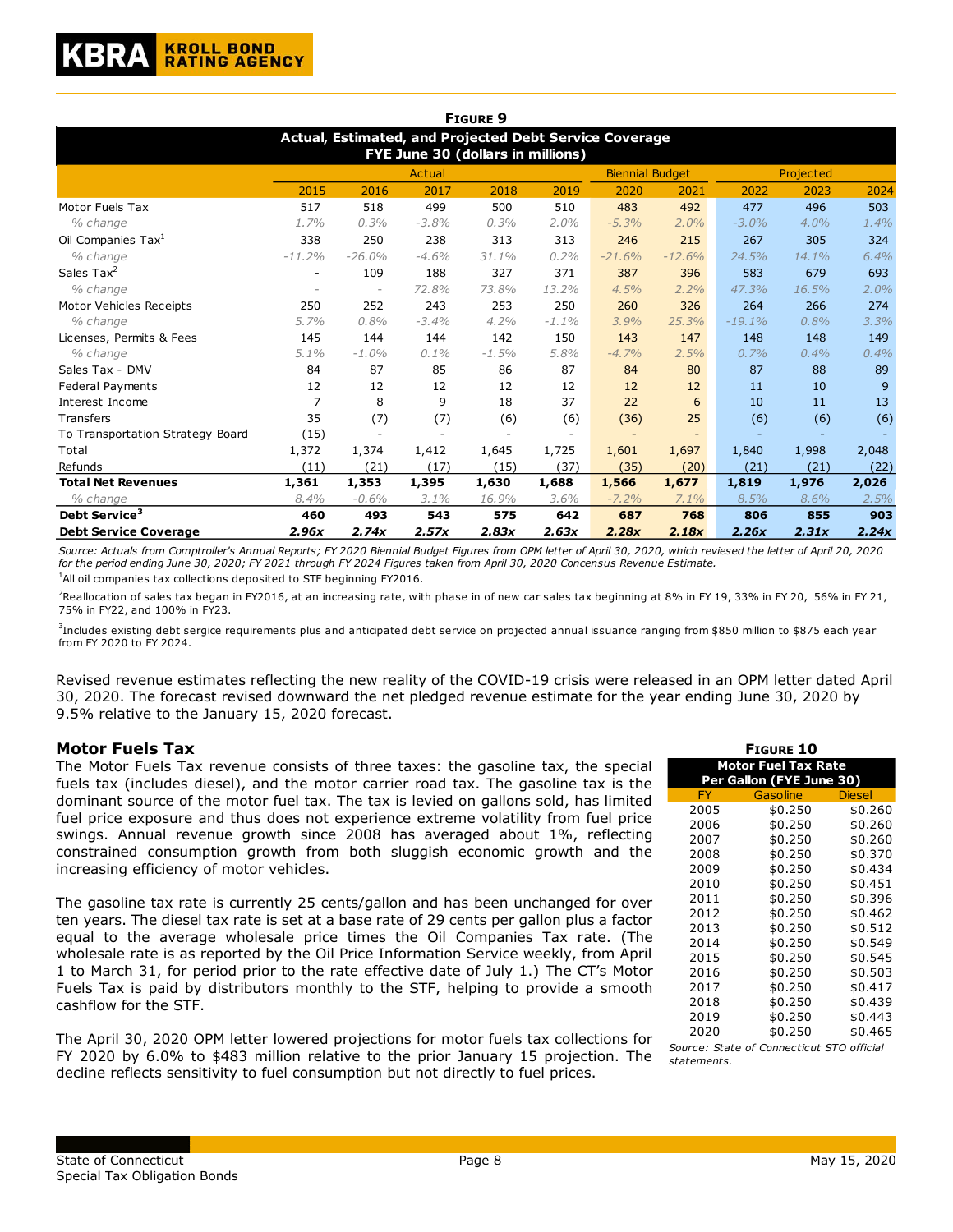# **Oil Companies Tax**

The Oil Companies Tax revenue is levied on the gross earnings from the sale of petroleum products, and thus is sensitive to volatility in gasoline prices. The tax is paid quarterly. Beginning July 1, 2015, the Commissioner of Revenue Services deposits 100% of the tax revenues directly into the STF. Previously, statutes specified the amount of oil companies tax revenue to be transferred to the STF from the General Fund.

The April 30, 2020 OPM letter lowered projections for oil companies tax collections for FY 2020 by 19.2% to \$246 million relative to the prior January 15 projection. The decline reflects sensitivity to both fuel consumption and prices.

#### **Motor Vehicles Receipts and Licenses, Permits, and Fees**

The two categories of motor vehicle receipts, and licenses, permits and fees include approximately 25 different revenues from a basket of transportation related charges. The major revenue source is motor vehicle registration fees, accounting for approximately 50% of this basket's *Source: State of Connecticut STO POS and Connecticut*  receipts. Overall, revenues from these combined categories have been relatively flat.

| FIGURE 11                                                                        |         |    |                    |  |  |  |  |  |
|----------------------------------------------------------------------------------|---------|----|--------------------|--|--|--|--|--|
| <b>Oil Companies Tax Rates and Collections</b><br>(\$ in millions) (FYE June 30) |         |    |                    |  |  |  |  |  |
| FY                                                                               | Rate    |    | <b>Collections</b> |  |  |  |  |  |
| 2005                                                                             | 5.0%    | \$ | 179                |  |  |  |  |  |
| 2006                                                                             | 5.8%    |    | 180                |  |  |  |  |  |
| 2007                                                                             | 6.3%    |    | 309                |  |  |  |  |  |
| 2008                                                                             | 7.0%    |    | 368                |  |  |  |  |  |
| 2009                                                                             | 7.0%    |    | 368                |  |  |  |  |  |
| 2010                                                                             | 7.0%    |    | 365                |  |  |  |  |  |
| 2011                                                                             | 7.0%    |    | 335                |  |  |  |  |  |
| 2012                                                                             | 7.0%    |    | 373                |  |  |  |  |  |
| 2013                                                                             | 7.0%    |    | 375                |  |  |  |  |  |
| 2014                                                                             | $8.1\%$ |    | 416                |  |  |  |  |  |
| 2015                                                                             | 8.1%    |    | 338                |  |  |  |  |  |
| 2016                                                                             | $8.1\%$ |    | 250                |  |  |  |  |  |
| 2017                                                                             | 8.1%    |    | 238                |  |  |  |  |  |
| 2018                                                                             | 8.1%    |    | 313                |  |  |  |  |  |
| 2019                                                                             | 8.1%    |    | 313                |  |  |  |  |  |
| 2020 (Est)*                                                                      | 8.1%    |    | 255                |  |  |  |  |  |

*\*Office of Policy and Management Consensus Management Revenue Estimate dated April 20, 2020. General Assembly Office of Legislative Research* 

The April 30, 2020 OPM letter lowered projections for these revenues by a combined 5.3% to \$403 million relative to the prior January 15, 2020 estimate. The reduction reflects the granting of a 90-day extension on March  $10^{th}$  for DMV credentials expiring through June 8<sup>th</sup>. The extension was granted to accommodate the closure of DMV offices in response to the COVID-19 crisis. Foregone revenues are anticipated to be largely recouped in the following fiscal year when credentials are eventually renewed.

# **Sales Tax**

As part of a State transportation infrastructure initiative, beginning in FY 2016, a specific portion of the State's general retail sales tax revenue was allocated as a new pledged revenue source. In FY 2016 and FY 2017, State budget stress led to delays in and reduction of allocated state retail sales tax revenues to the STF. The current enacted biennium budget reduced the allocation to the STF in FY 2020 and FY 2021. Ongoing budget stress in the State's operations however raise the possibility that sales tax allocations may be reduced in the future. Actions taken in FY 2016 and FY 2017 did not cause the State to breach the State's 2.0x debt service coverage covenant. KBRA notes that current FY2020 revenue estimates indicate coverage will remain strong.

The April 30, 2020 OPM letter lowered projections for sales and use taxes for FY 2020 by 7.2% to \$387 million relative to the prior January 15 projection. The decline reflects substantially reduced retail sales activity due to the COVID-19 crisis.

#### **STF Operations**

The Special Transportation Fund was established in June 1983 to account for the transportation related taxes, revenues and fees pledged for payment of special tax obligation bonds issued by the State and utilized as a source of funding for state transportation programs. The operations of the STF is included in the State CAFR as a major governmental fund. A separate financial report is also produced for the STF, showing each of its major funds. During the year OPM and the legislature's Office of Fiscal Analysis are required to issue consensus revenue estimates for a five-year period going forward on January 15, April 30 and November 10 of each year.

The State's Infrastructure Program began in 1984. The Program funds maintenance and improvement projects for the State's highways and local roads, bridges, transit (including bus and rail projects) and aviation improvements. The major sources of funding for the Infrastructure Program has been federal funding, followed by Special Tax Obligation Bonds and State appropriations. In 2015, the State launched a 30-year plan for modernizing and upgrading the State's transportation infrastructure called Let's Go CT! as part of the ongoing Infrastructure Program. Annual issuance of \$875 million a year is planned for 2021- 2024.

# **RD 5: Coverage and Bond Structure**

KBRA views the coverage and bond structure of the STO bonds as strong based on declining annual debt service requirements and historic coverage at or above 2.63x in each of the last five years. All outstanding bonds are fixed rate and mature within 20 years, a structure that the State anticipates maintaining.